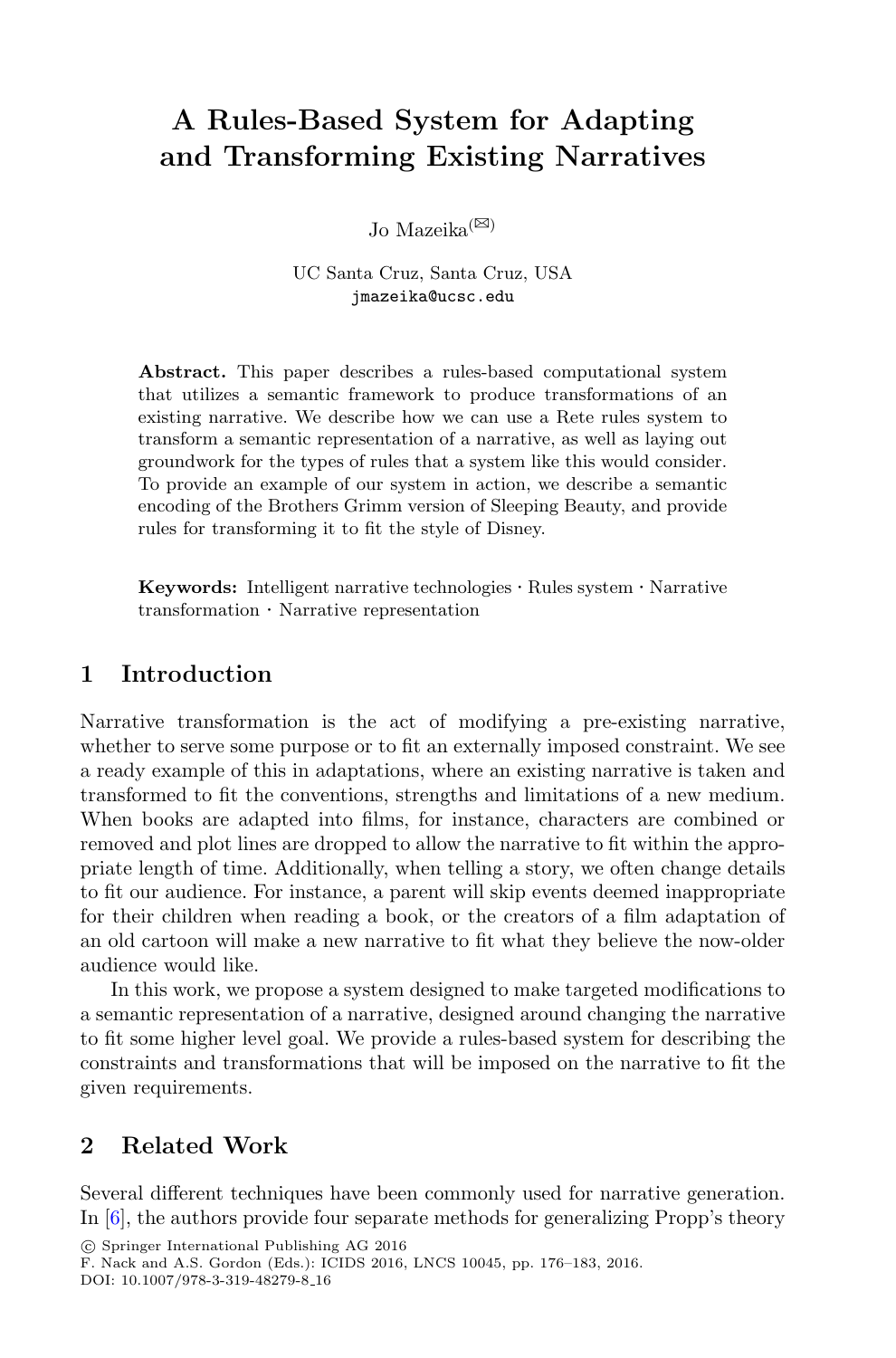of narrative grammars. The initial grammar that the authors describe operates over 5 levels of increasing specificity – the system first determines the high-level structure of the narrative, and at the bottom level, determines the individual actions that the characters take.

Additionally, we have systems such as Minstrel [\[13\]](#page-7-1) and an improvement, Skald [\[11\]](#page-7-2), which generate novel narratives. Minstrel operates by modeling some aspects of creativity to generate novel stories. To do so, the authors rely on transform-recall-adapt methods, or TRAMs, heuristics that offer solutions to problems that may arise during the generation process. In this way, it is able to transform the representations of narratives to fit an encountered narrative model. Using this technique, dubbed imaginative recall by Turner, Minstrel is able to generate novel narratives from an existing repository of reference narratives. Skald does not differ from Minstrel on the surface, but instead serves as a more-modern re-implementation that codifies and strengthens Turner's work by improving the TRAM selection process and updating several other mechanisms within Minstrel.

Finally, we have two systems that construct new stories from existing ones by analogy: the Story Translator [\[8\]](#page-7-3), and SAM [\[14](#page-7-4)]. Both systems operate using very similar approaches, to the point of the authors in [\[14\]](#page-7-4) observing that the Story Translator can be modeled within SAM. Both systems focus on taking existing narratives and converting them into an analogous one in a new domain; one example given is a fantasy story of a kidnapped princess being reworked to invoked cowboys holding each other at gunpoint. In contrast to the system described here, the authors view the changes in the events as a side-effect of the systems not being able to find a perfect mapping between the domains. However, these systems to provide an example of modifying a narrative to fit a given set of constraints.

### **3 System Description**

Within our system, we have three representational elements that we need to consider: first, our representation of the narrative itself; second, the ontology that the rules operate within; and third, the set of rules that define the restrictions and transformations that we wish to impose upon the narrative.

To encode the stories that we wish to transform, we use a novel semantic framework, Rensa [\[5\]](#page-7-5), to encode the representation of the narrative itself. Rensa is designed to be a generalization of Elson's Story Intention Graph [\[3](#page-7-6)], and as such offers all of the affordances that SIGs do while also incorporating a semantic network representation of the space around the narrative. In this framework, we represent characters as collections of mutable attributes, ranging from character tropes (protagonist, villain, etc.) to emotional attributes (happy, afraid, etc.). Because of the flexibility of Rensa, he particular set of attributes that comprise a character is defined by the user, and the set we choose is elaborated on in Sect. [5.](#page-3-0) The narrative itself is represented as a series of actions taken by the characters.

On top of the description of the narrative, we also provide the system with an ontology of the domain that the story takes place in, specifically, information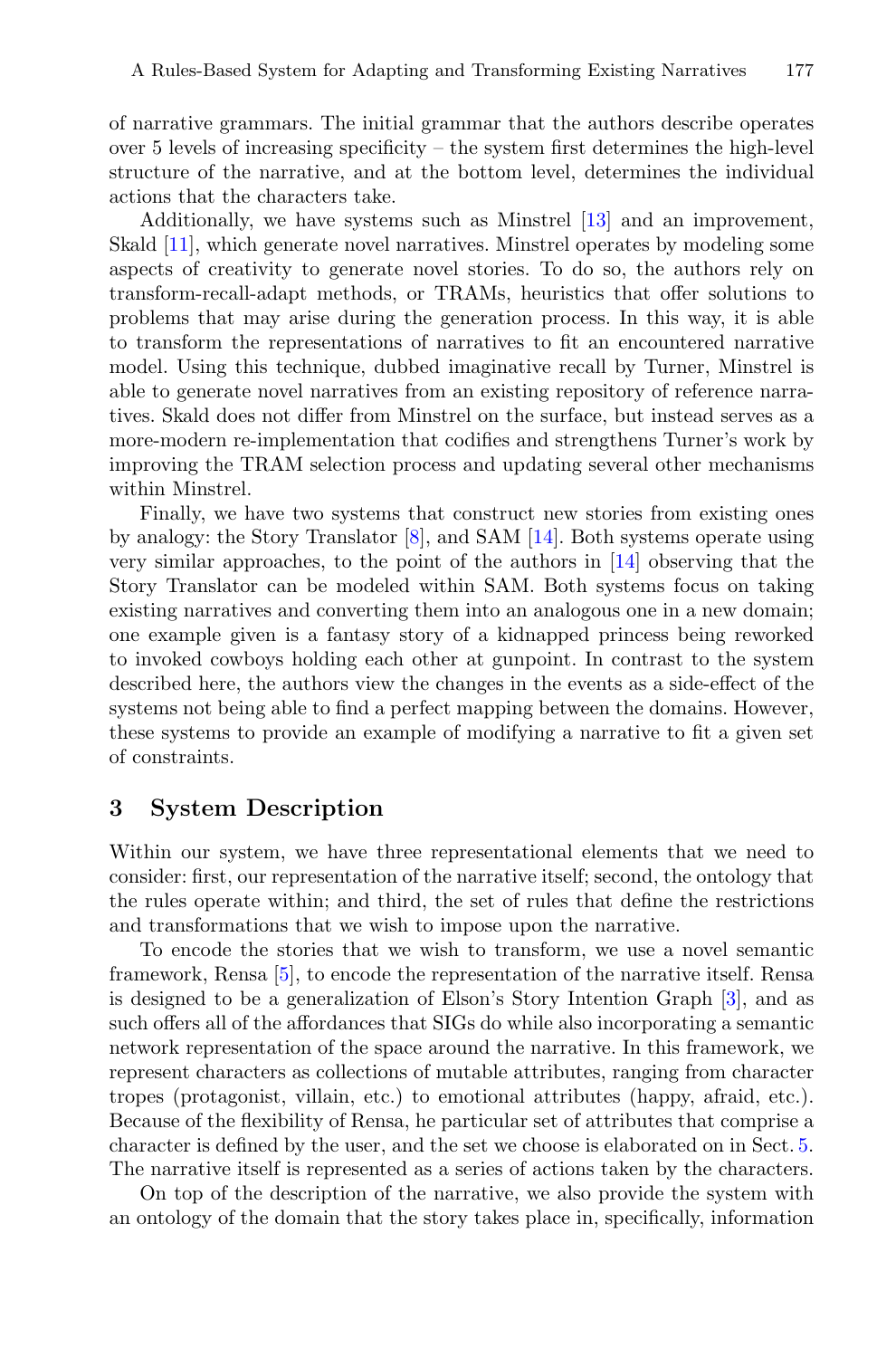about particular actions, character types Similarly to other works that use similar ontologies to generate stories [\[7,](#page-7-7)[8](#page-7-3)[,14](#page-7-4)], by defining this representation of the domain, we gain two major benefits. First, it allows us to reason over properties and actions that are not part of the initial narrative. If we want to substitute an action for a less violent one, for instance, we need a set of possible actions to choose from. By having and maintaining an action ontology, we are able to ensure that the action we choose fits within the setting for the narrative. Secondly, this ontology allows us to specify additional information about the encoded elements. For example, in order to remove violent actions from a narrative, we need some notion of how violent an action is. By including this non-narrative-specific information, we gain the ability to reason over the additional information that we have included in our ontology.

# **4 Rules Representation**

With the narrative and the space of the narrative we wish to generate in, we now need to build our series of rules for transforming the narrative. To do this, we take our semantic representation and encode it in a Rete algorithm-based rules system [\[4](#page-7-8)], which allows us to efficiently identify and execute rules over a collection of statements. The state is represented as a collection of facts, which in our case are simply the assertions that we have created to represent our narrative and the information contained within the ontology.

Rules can have three different effects when they fire: they can add any number of new facts to the system, they can modify any number of existing facts, or they can remove existing facts. When the state is changed in this way, we have might have a new space of rules that will be able to fire next.

In this system, we implement several major classes of rules that represent different kinds of transformations that we want to be able to make to the narrative representation. Note that not all of these can be represented as a single rule, but sometimes instead must be implemented as a set or series of interrelated rules to produce the effect desired. Side effects are certainly possible, but should be minimized for rules that may need to fire multiple times.

First, we have a collection of general types of rules that we use within the system. These include rules to include additional information or actions as required (for instance, some narratives will require all of their characters to have names), to modify or remove existing components of the narrative, and, most importantly, to ensure consistency within the narrative because of these modifications. As the rules fire, we may find ourselves in states that are not valid – perhaps an action is added to the narrative, but the character performing the action does not exist at that location at that time. The consistency rules fire to trigger modifications to ensure that these issues are resolved.

With the general sorts of rules in place, we then incorporate a rule set that defines the requirements for the target narrative. Beyond rules that can be modeled in the above class (such as the removal of violent actions), we can include rules such as requiring a character of a particular archetype to be present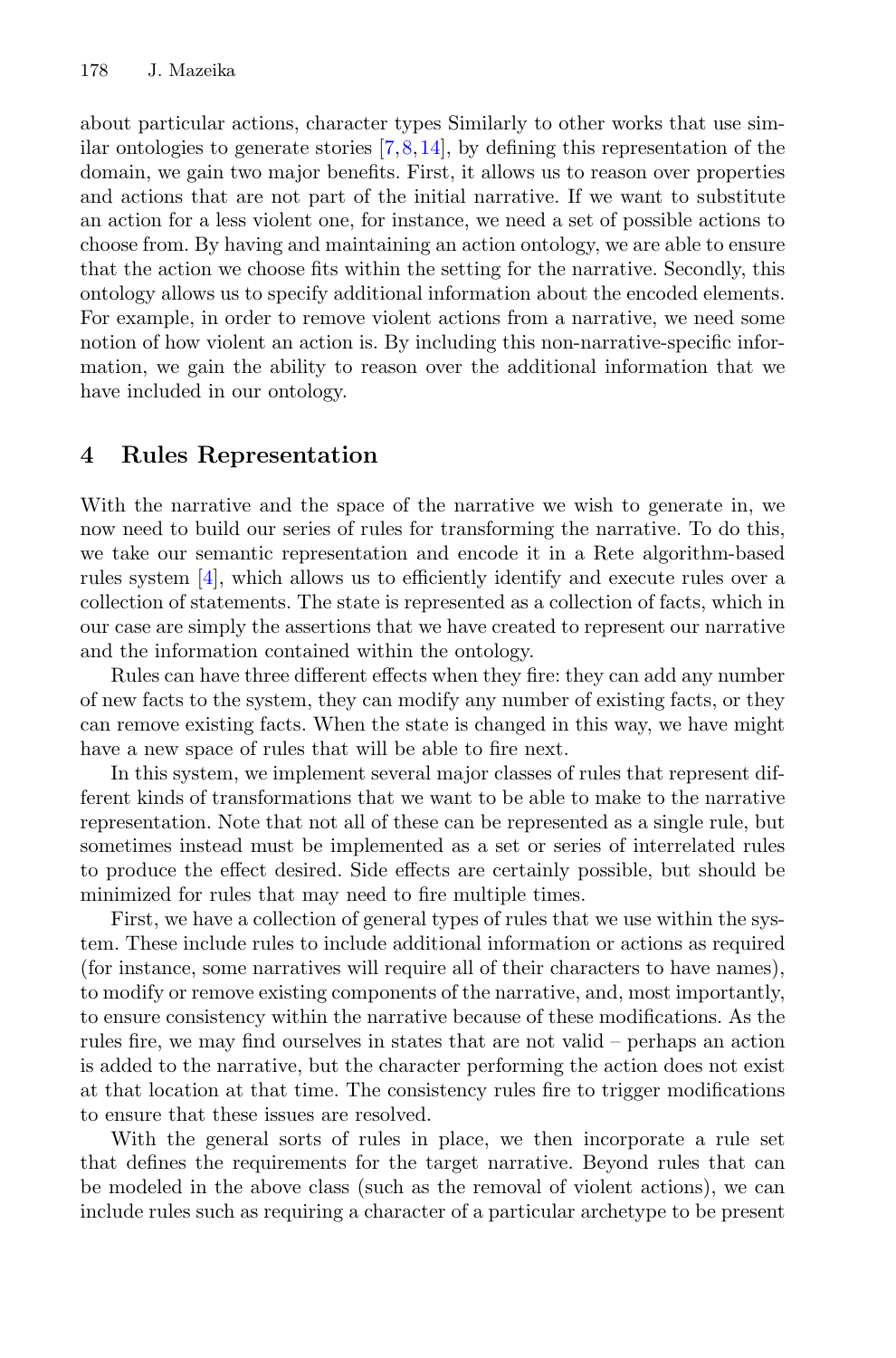(whether that character has to be added to the narrative on the fly, or an existing character can be modified to fit the archetype).

Once we have our rules set in place, constructing the modified narrative happens by allowing the Rete algorithm to use the rules to modify the narrative until it reaches a state in which no further rules can fire. At that point, we take the current state of the engine and transform it back into the semantic representation, so that we can examine the output.

## <span id="page-3-0"></span>**5 Example**

To test this framework, we focused our efforts on constructing an adaptation the story of Sleeping Beauty. Since there's a culturally salient transformation for that particular story – namely the Disney adaptation of the original story from the Brothers Grimm. To do this, we used the text provided at [http://www.pitt.](http://www.pitt.edu/~dash/grimm050.html) edu/∼[dash/grimm050.html](http://www.pitt.edu/~dash/grimm050.html) as our reference for the original tale [\[2](#page-7-9)].

First, we discuss how we have encoded the narrative into the system. Characters are initialized with the following attributes: Name, Gender, the character's Narrative Role (Protagonist, Villain, Sidekick, etc.), and any other necessary attributes (Character is a faerie or an animal, etc.)

Then, the narrative is comprised of three different kinds of statements: a character can take an action, a character can move to a new location, a character can acquire a prop, or a character can gain or lose a property. Each of these has the following attributes:

- Actor (The focus character)
- Type (Action, Location, Prop, Property)
- Subject (The Action taken, the Location moved to, the Prop acquired, or the property gained or lost)
- Time Step(s) (This statements can have one of two time step attributes either the statement happens at a single time step, or it has a time step where it starts and a time step where it finishes)

In our encoding of Sleeping Beauty, the narrative happens over 12 time steps, consisting of 26 different statements.

The system uses the following rules to create a mapping from Grimm to Disney:

- Every character has a name.
- The hero has an animal companion as a sidekick.
- Repeated characters, or characters who serve identical narrative functions, are keep to a minimum of two.
- The villain is defeated.
- No excessively violent actions occur.

These rules are not entirely inclusive of the rules that would transform the narrative to match the Disney version of Sleeping Beauty – for instance, there is no rule that handles Maleficent transforming into a dragon in Disney version.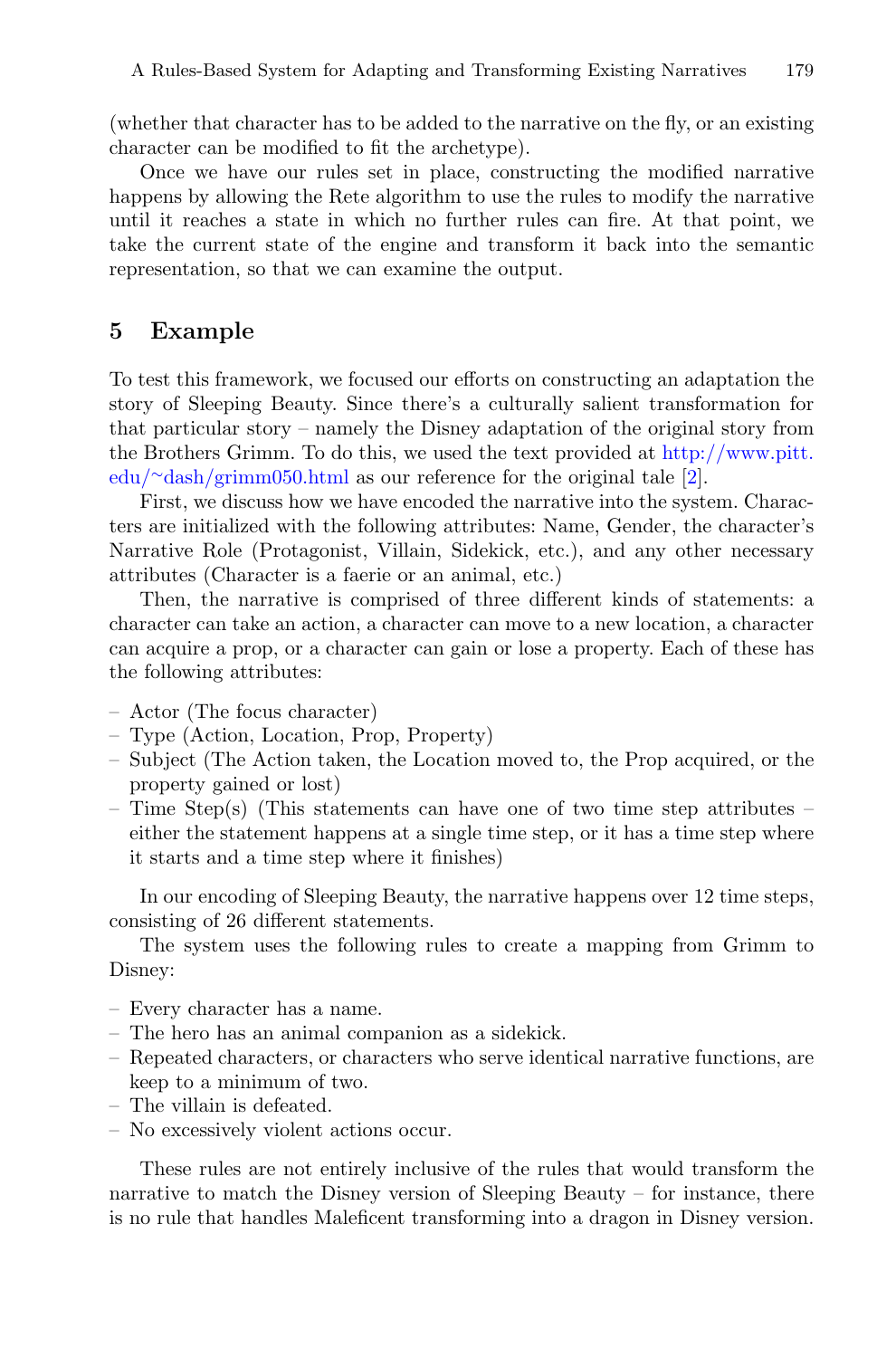Additionally, our encoding is on a high enough level that some features aren't considered, such as the individual blessings that the different fairies grant to Sleeping Beauty. However, the point of these rules is not to ensure that the actual Disney script is re-created, but instead are focused on transforming the narrative into one that fits within the style of the Disney.

Figure [1](#page-4-0) shows an example of the expression of the first rule. In the original narrative, many of the characters are not actually given names: the king and queen, for instance, are only referred to by their titles. To demonstrate how we correct this, we take a character (in this case, Sleeping Beauty) who doesn't have a name. Names are a property of characters, and so to give her a name, we need to create a new fact that says what her name is.

We implement this by having a rule that fires when there is a character who doesn't have a name property. When said rule fires, we pull randomly from a gendered list of names, and create a new fact within the system that says that character has the chosen name. If the character does not have a gender at this time, we resolve this by randomly assigning a gender and then a corresponding name. In Fig. [1,](#page-4-0) we see that the character "Sleeping Beauty" has the name Aurora chosen and assigned.



<span id="page-4-0"></span>**Fig. 1.** A realization of the first rule.

The animal sidekick rule is similar. If any animal already exists within the narrative, we give that animal the property of sidekick; otherwise we create a new animal with the property in place from the get-go. Afterwards, we then include what being a sidekick means. In this case, the property we wish to include is that at each time stamp, the sidekick and protagonist are both in the same location.

Next, we have the repetition reduction. This isn't necessarily an important function – plenty of narratives can feature a large number of characters who all take the same actions. This particular rule was created with the Good Fairies from Disney's Sleeping Beauty in mind. The original Grimm tale instead featured twelve wise woman who filled the same role.

In this, first we need to get a count of the number of characters who all share the same set of actions over the course of the story – specifically, characters who all do the same thing at the same time. When we have three or more characters who fall under that criteria, we select one of them for removal – since all of these characters are considered identically under the narrative, it does not matter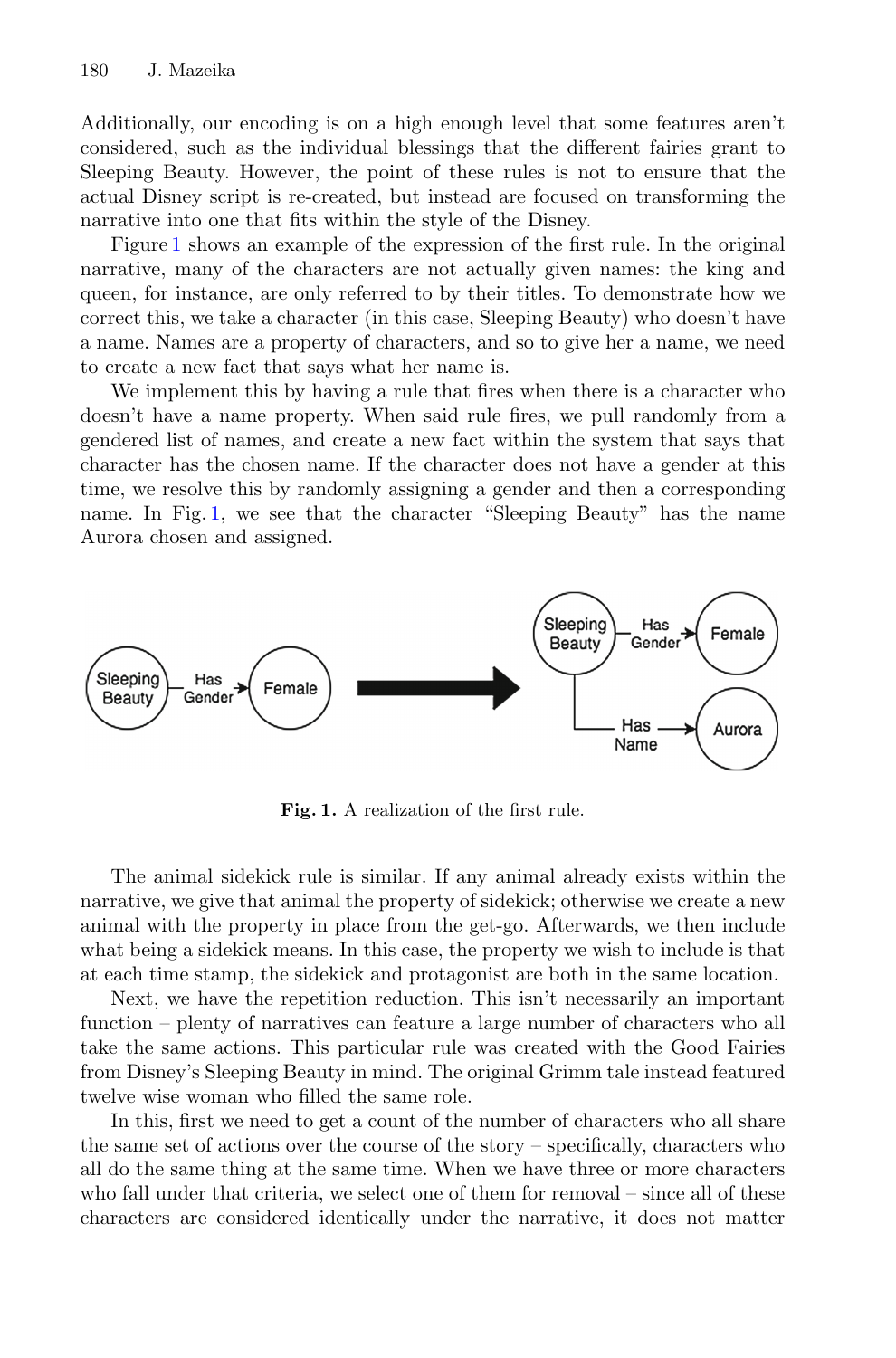

<span id="page-5-0"></span>**Fig. 2.** Removing an extraneous character.

which one we select for removal. We then need to remove all of the lingering associations and facts that involve that the removed character. This is shown in Fig. [2.](#page-5-0)

For the next rule, we ensure that the villain is defeated. This is requires multiple different checks – if an action in the narrative itself would cause the villain's defeat, then it is a simple matter of appending that particular piece of information. Otherwise, we need to find an action that causes defeat, and have it performed. Most of these actions are performed by a different character (although there is no reason that the villain couldn't perform the action that causes their defeat), and so we need to ensure that character is in the correct place in the story to perform that action. Finally, if the action contains any prerequisites, we need to ripple back through the story to ensure that all of them are met before continuing.

In Fig. [3](#page-6-0) we model a transforming part of the story to remove an action that has been labeled within the ontology as too violent. This notion of what qualifies as too violent is subjective, and several Disney movies do feature their villains coming to rather bad ends – in particular, Disney's Sleeping Beauty features Maleficent being stabbed with a magical sword. However, for the purposes of illustration, we have picked that particular scene as too violent, and in need of replacement.

To do this, we first need to find a replacement action that has the same set of consequences – in this case, we're looking for a non-violent action that causes defeat for Maleficent. Our system identifies "Break Weapon" as a replacement for "Stab", and so substitutes that in its place. However, both of the actions have preconditions: while Stab requires a blade, Break Weapon requires that the character has the property Distracting. So, we give the character the Distracting property. If the character has no other actions that require them to have a blade, we can also remove that from the character's list of properties as a tidying measure.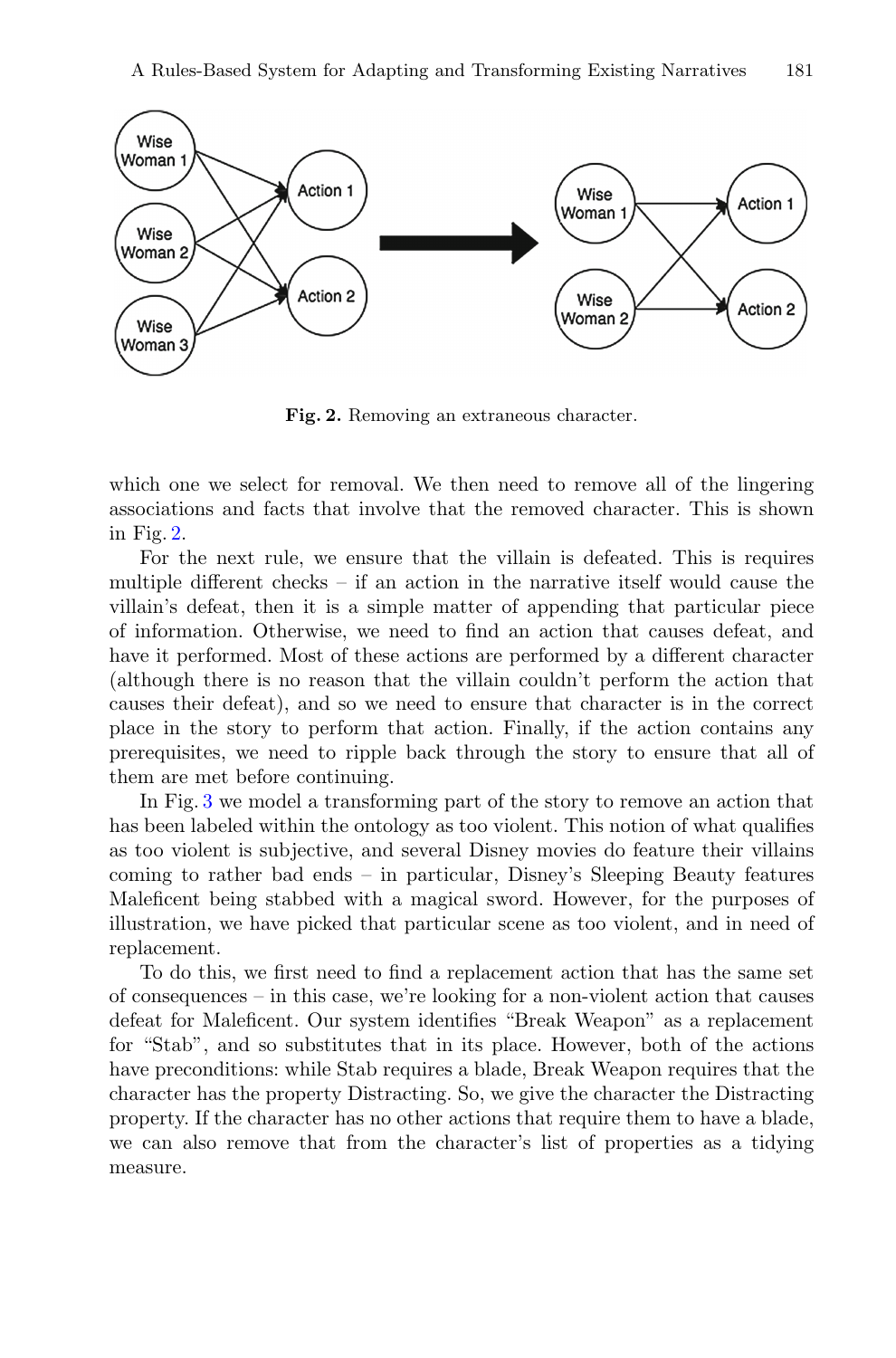

<span id="page-6-0"></span>**Fig. 3.** Replacing a violent action.

# **6 Discussion and Future Work**

While this work has shown reasonable results over the space that its generated in, it is not without limitations. The most obvious is that the Rete rules system used within this system is deterministic; if the same set of conditions and rules are true at any point during execution, the same set of rules with always fire in the same order. While this is useful under certain circumstances, for this work it is a limitation. We want to be able to explore the space of possible stories, which we can do by choosing different possible orders for firing rules, or by choosing different facts to match with the preconditions.

Next, the ontology used for generation is hand-authored. While is it certainly possible to have a system learn the ontology of fairy tales (both Disney and Grimm) and use that for generation, we chose for this initial outing to focus on a small, handcrafted ontology.

Finally, the pipeline that this sort of generation would be a part of is not complete. While we are able to manipulate the narrative on the representational level, we do not yet have a mapping from the story representation to natural language.

However, this work does lay the groundwork for the constructing narratives that fit a particular style, as well as an example of doing so. Future research will allow us to refine and improve the both the particular rule sets and the generation system.